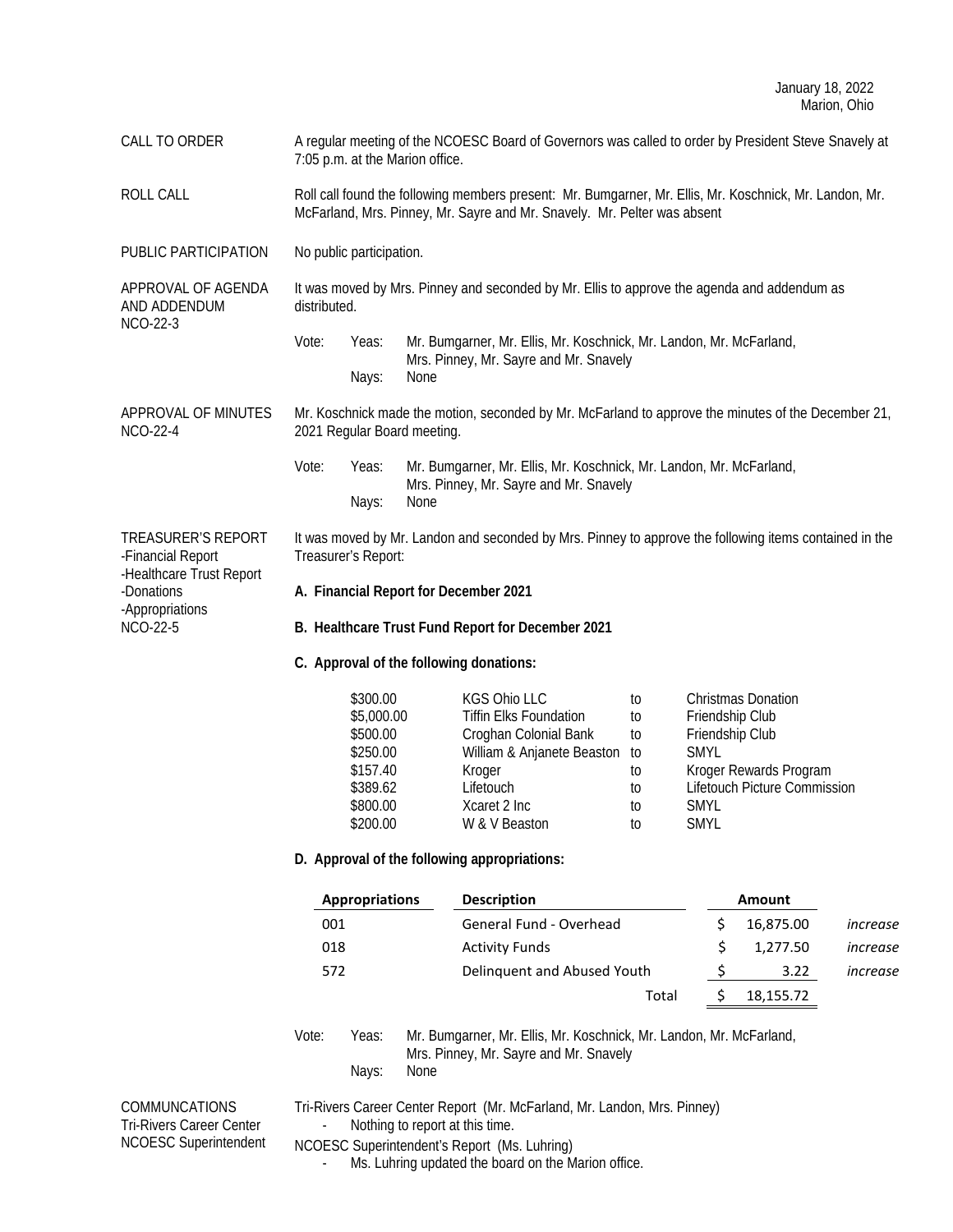- Ms. Luhring discussed some grant funding and COVID funds that will be dispersed to the ESC.
- Ms. Luhring explained that we will be reviewing/updating salary schedules.
- Mr. Gast mentioned that the Marion area superintendents continue to meet regularly.
- He also reported that several Marion area student activities are scheduled to take place in person this year to include: National Honor Society, Spelling Bee and the Harry Alexander Music Festival.

Mrs. Pinney made the motion, seconded by Mr. Ellis to approve the following new business items:

### **A. Purchased Service Contracts:**

- K-12 Business Consulting, Inc. NCOESC Treasurer Search Services \$7,900.00
- ProCare Therapy Tele-SLP Services \$85.00/hr<br>• 3rd Generation Moving & Storage Corp. Marion (
- 3rd Generation Moving & Storage Corp. Marion Office Move up to \$2,245.00

## **B. Program Contracts:**

- Pleasant Local School FY22 REVISED Elementary Reading Teacher Services
- Tri-Rivers Career Center FY22 REVISED Director of Special Education & Pupil Services
- Ohio Hi-Point Career Center Rusty's Story Presentation
- Seneca County Opportunity Center FY22 REVISED One-on-One Aide Services #2

## **C. Other:**

- Approval of the following annual memberships:
	- Seneca County Family & Children First Council for 2022 at a cost of \$1,000.00
	- North Central Ohio Regional Council of Governments (NCORcog) for 2022 at a cost of \$750.00
	- Ohio Department of Administrative Services effective 03/01/2022 02/28/2023 at a cost of \$100.00
	- Approval of MOU's for FY21 & FY22 school year between North Central Ohio ESC and Wynford Local School District

# **D. COMMUNITY SCHOOL CONTRACTS AND NEW BUSINESS:**

**Purchased Service Contracts:**

• None

# **Program Contracts:**

• None

# **Other:**

- None
- Vote: Yeas: Mr. Bumgarner, Mr. Ellis, Mr. Koschnick, Mr. Landon, Mr. McFarland, Mrs. Pinney, Mr. Sayre and Mr. Snavely Nays:

EMPLOYMENT AND PERSONNEL -Substitute Teachers -Non-Certified Staff -Leave of Absences -Resignations -A. Ross pick-up -Employment recruitment incentives

It was moved by Mrs. Pinney and seconded by Mr. McFarland to approve the following employment and personnel items:

# **A. APPROVE EMPLOYMENT OF CERTIFICATED & CLASSIFIED STAFF:**

**1. Certified staff:**

• None

NEW BUSINESS -Purchased Service **Contract** -Program Contracts -Seneca Cty FCFC membership -NCORcog membership -ODAS Membership -FY21 & FY22 Wynford MOUs NCO-22-6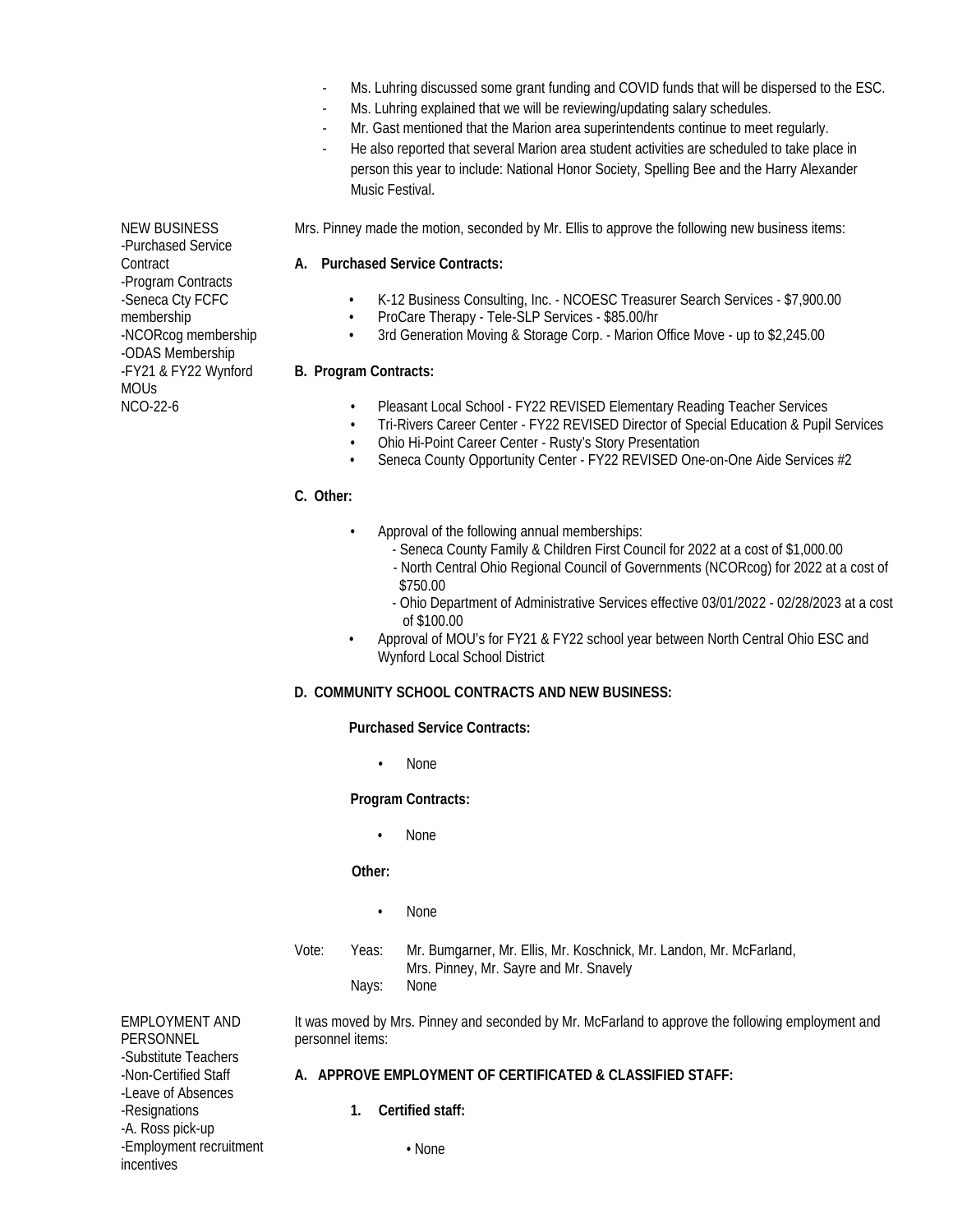#### NCO-22-7 **2. Substitute Teachers for the 2021-2022 school year:**

- 
- 
- Karson Kimmel Laura Williams
- 
- Dakota Nicholson **Ashley Cox**<br>• Zachary Rogers • **Brittany Mantey** • Zachary Rogers
- Austin Vanderkooi • Haley Fannin
- Tasha Rannells
- **3. Classified/Non-certified Staff:**
- Heather Bender Megan Zimmerman
	- Abigail Lucius
	- -
	-
	-
	- *Jeremy Young*  Health Attendant at \$27.54/hr effective 08/01/2021 07/31/2022
	- *Rebecca Sprague* Educational Aide (Wynford) effective 01/11/2022 07/31/2022
	- Nichole Crockett AMENDED Educational Aide (Wynford) effective 01/03/2022
- **4. Supplemental Contract(s):**

• None

**5. Approval of Substitute Educational Aides for the 2021 - 2022 school year:**

• None

- **6. Approval of Leave(s) of absence**:
	- Amelia Meza Student Attendant FMLA effective 01/03/2022
	- Tiffany Boehler Student Services Coordinator FMLA effective 04/26/2022
- **7. Approval of Salary Schedule(s):**

• None

**8. Resignation(s), Retirement(s) and Reductions in Force (RIFs):**

#### **Resignations:**

- Audre Young One-on-One Aide (SCOC) effective 01/20/2022
- Linda Larrick Secretary/EMIS (Fremont City) effective 06/30/2022

#### **Retirement:**

• None

# **RIFs:**

• None

**Non-Renewal:**

• None

## **Terminations:**

• None

**9. Other:**

• Approval of the NCOESC Board to authorize the full employee's portion of the School Employee Retirement System (SERS) contribution and also pay both the Board and Employee's portion of the retirement rate in effect on that payment in order that it may be calculated as salary for purposes of the determination of FAS under